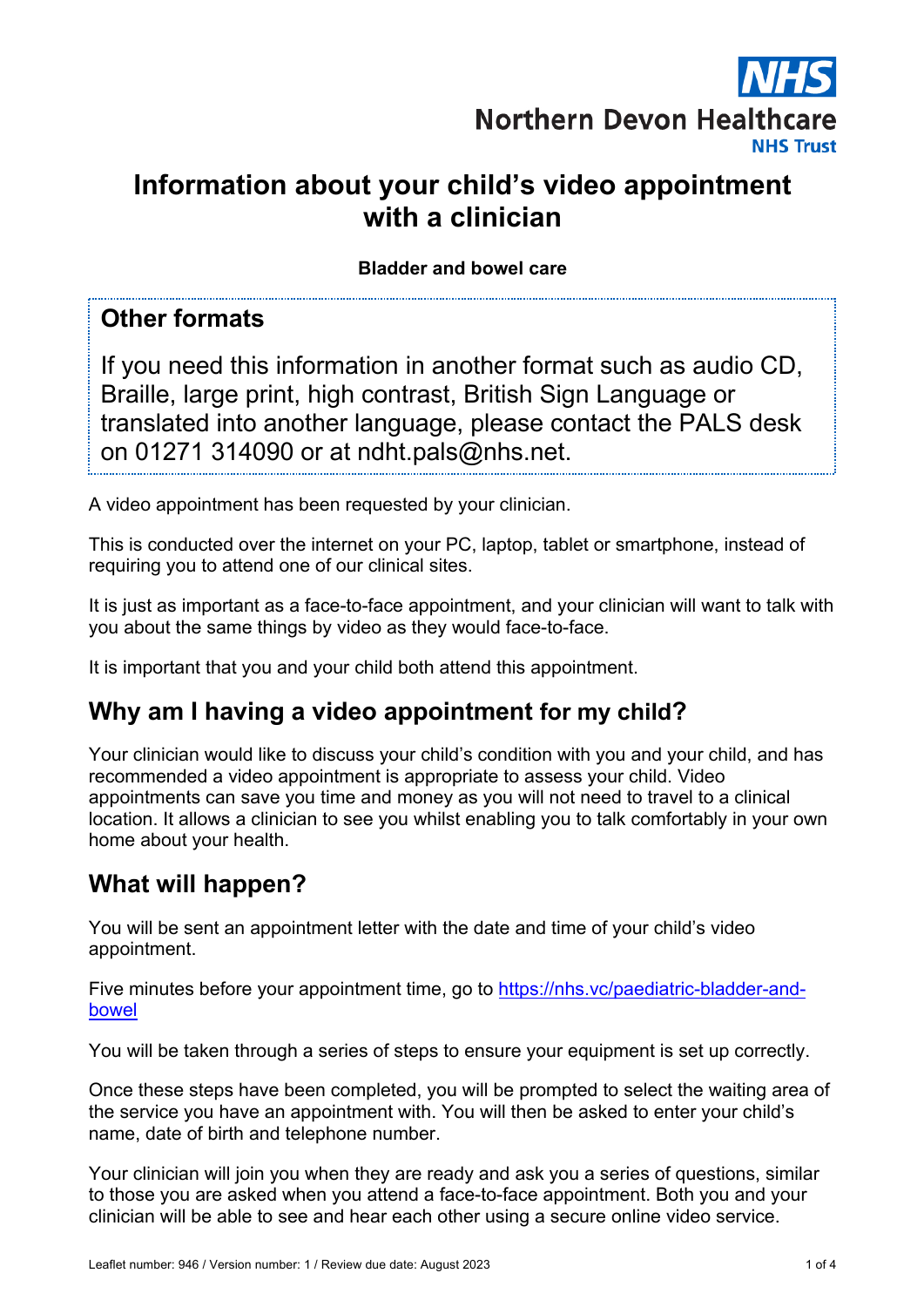There is no need to create an account and no information that you enter is stored.

We apologise if there is any delay with your video appointment, but due to the nature of these clinics, delays may occur and we ask for your patience.

#### **What do I need to have a video appointment?**

- Good connection to the internet
- A private, well-lit area where you will not be disturbed
- A PC, laptop or Android tablet or smartphone with Google Chrome web browser

OR

- An Apple iMac, MacBook, iPad or iPhone with Safari web browser
- Web-camera, speakers and microphone (these will already be part of many laptops, tablets and smartphones)

#### **Is it secure?**

Video appointments are secure; your privacy is protected. You will have your own private video room that only authorised clinicians can enter.

You will need to make sure that you are in a private area when you have your video consultation.

## **How should I prepare for my child's appointment?**

Please be sure that:

- You and your child are available to speak to the clinician and your device is loud enough
- You have a list of all your child's current medication (prescribed and nonprescribed) and any documentation relevant to their condition or appointment
- You have a pen and paper ready to write down any notes
- You are somewhere quiet and free from distractions. This should be a place where you can talk privately without background noise such as televisions, radios and pets.
- You have written down a list of any questions you want to ask, so you don't forget them

#### **What happens if I have issues connecting?**

Please visit www.northdevonhealth.nhs.uk and go to Video appointments on homepage, then select the trouble shooting link.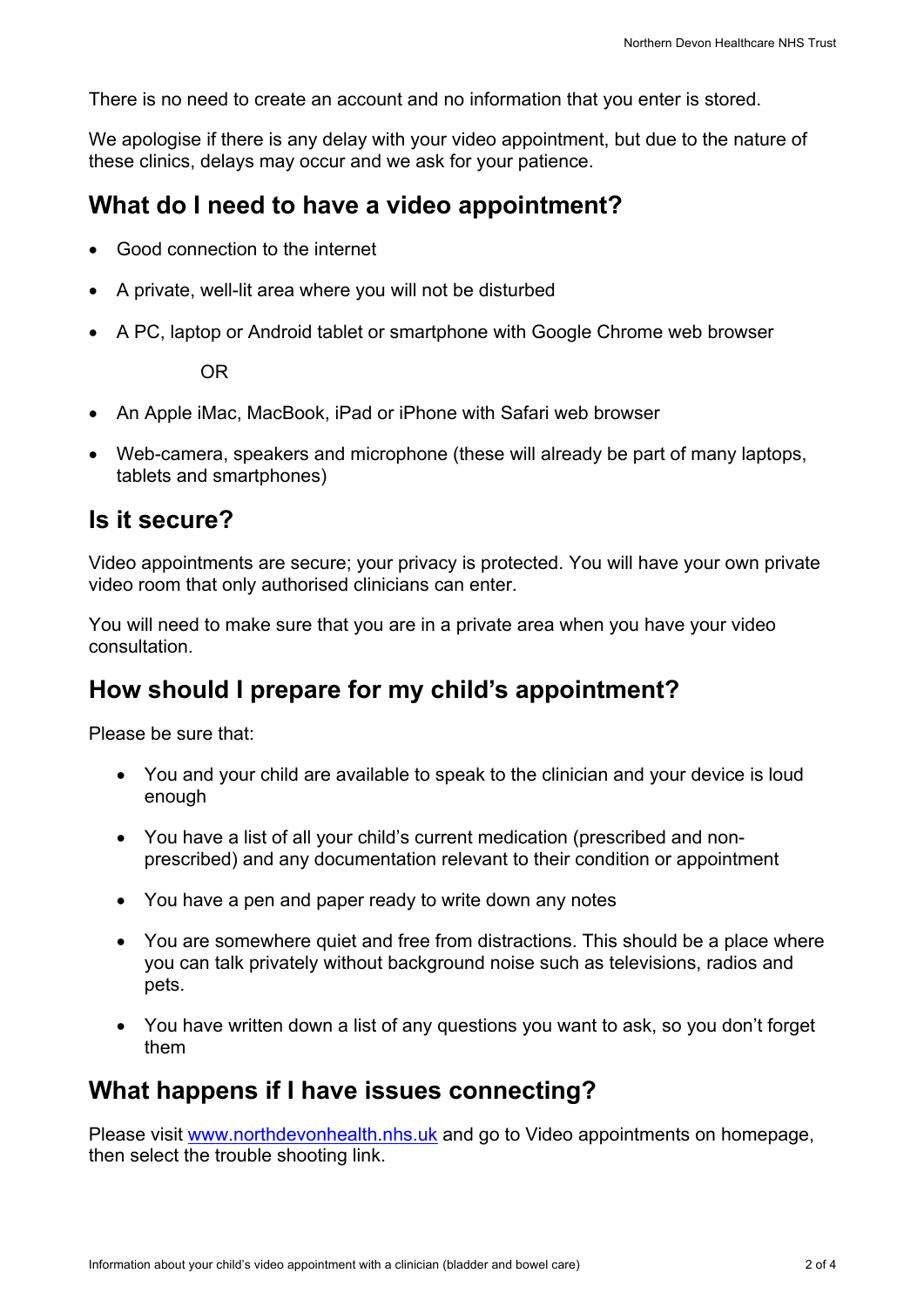## **I haven't done a video appointment before and I would like some help to get started**

Our video volunteers are available to answer any questions you may have about accessing your appointment via video.

Please complete the form on our website at www.northdevonhealth.nhs.uk/videoconsultations to arrange a call back from one of our video volunteer team at a time that is best for you.

## **What if I need to change or cancel appointment?**

If you are unable to attend this appointment, please notify us as soon as possible by contacting us using the details on your appointment letter. This will allow us enough time to offer another patient the appointment slot.

# **What happens if I miss my child's appointment?**

Please ensure you make every effort to attend your appointment. One missed appointment costs the NHS around £160.

Some of our services have appointment reminders, so you may receive text messages or phone calls to remind you about your appointment.

If you do miss an appointment, the clinician will decide on the next step, which could include re-booking your appointment or discharging your child back to your GP.

# **What if I don't want this appointment to be by video?**

Your clinician has recommended a video appointment after considering a number of clinical factors, and also taking into account what they know about you and your child's individual communication needs.

If you feel a video appointment is unsuitable for you and your child, please don't hesitate to contact us using the phone number at the top of your appointment letter. An alternative consultation can be discussed with your clinician, which could be a telephone or face-toface appointment.

# **What happens if I need an interpreter?**

We can arrange for an interpreter to be on the video call with your clinician. Please ask a family member or friend to phone the number on your appointment letter at least 10 days before your appointment and tell us what language is needed, if you have not already discussed this with us.

## **What happens after my video appointment?**

We will send a letter to your GP after your appointment, and we will send a copy of this letter to you. If you DO NOT wish to have a copy of this letter, please contact the department.